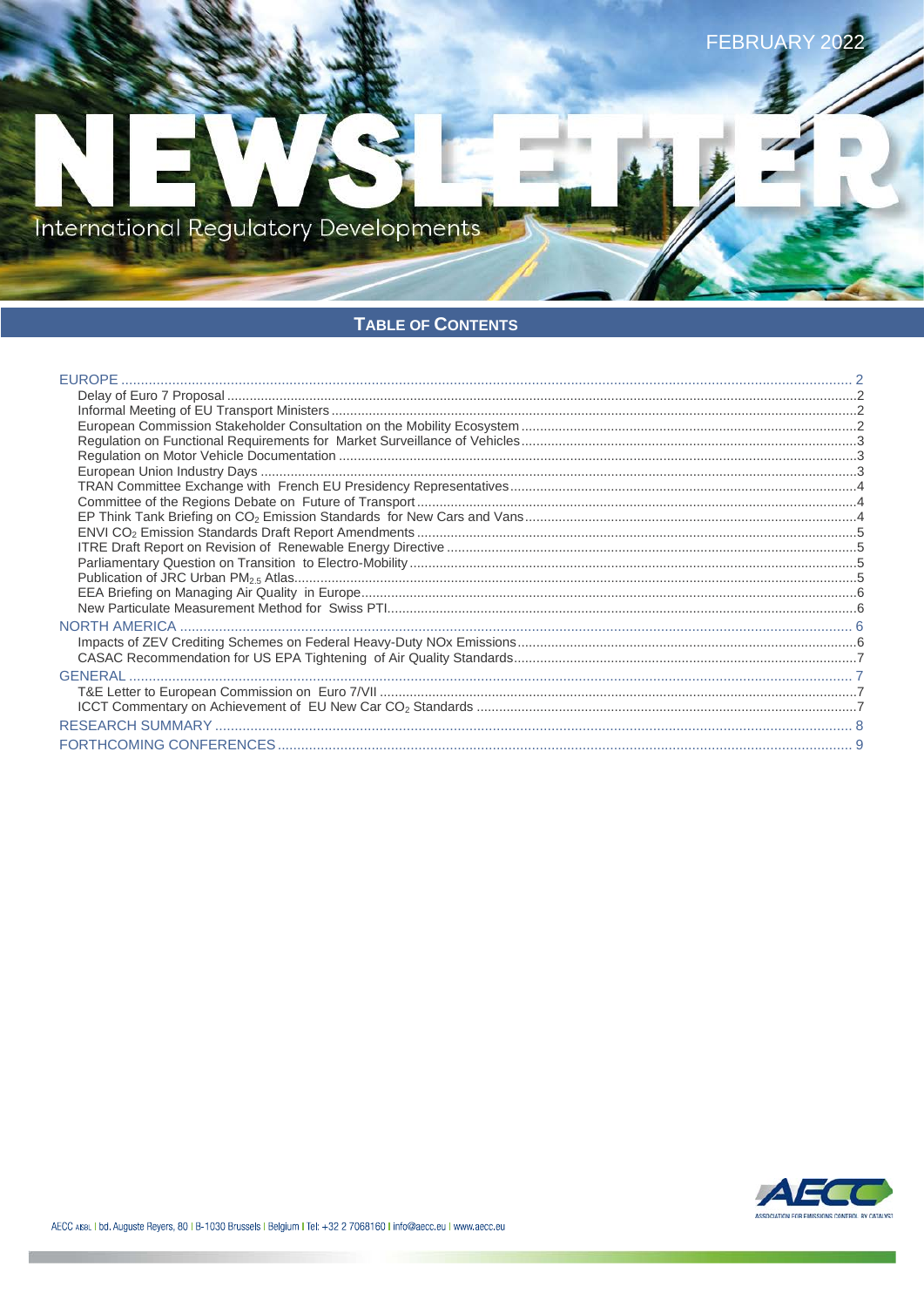

# **NEWSLETTER**

#### <span id="page-1-0"></span>**EUROPE**

### <span id="page-1-1"></span>**Delay of Euro 7 Proposal**

On 2 February 2022, the European Commission published a list of possible items for the College of Commissioners' meeting agendas from February to July 2022.

The meeting of 20 July 2022 will consider the 'Development of post-Euro 6/VI emission standards for cars, vans, lorries and buses'. Back in December 2021, the dossier was listed as an item to be discussed at the beginning of April 2022.

This delay of the Euro 7 proposal is very concerning as it will imply further delays in the adoption process. So far, the Commission has not disclosed the reasons for the delay.

On 14 February, AECC wrote to the European Commissioner for Internal Market, Mr Thierry Breton, copying Ms Margrethe Vestager, Executive Vice-President for a Europe fit for the Digital Age, to express concern over the delay.

AECC said that it regrets this further delay as it implies further delays in the adoption process, including its possible date for implementation.

The letter goes on to say that the upcoming Euro 7 is a unique opportunity to ensure truly clean vehicles on European roads and an integral part of Europe's zero-emissions transport objectives. A swift implementation of Euro 7 emission standards is key to allow hybrid internal combustion engine (ICE) vehicles to achieve ultralow pollutant emissions in all real-world driving conditions. A clear roadmap for the implementation of Euro 7 is urgently needed to give certainty to the automotive industry sector, and to incentivise and promote innovation.

AECC continues to provide robust scientific data to discuss how to improve local air quality and to mitigate climate change whilst maintaining the global competitiveness of the European automotive industry through the application of modern emission control technologies to ICEs.

Details of upcoming Commission meetings are at [ec.europa.eu/transparency/documents](https://ec.europa.eu/transparency/documents-register/detail?ref=SEC(2022)2405&lang=en)[register/detail?ref=SEC\(2022\)2405&lang=en.](https://ec.europa.eu/transparency/documents-register/detail?ref=SEC(2022)2405&lang=en)

AECC's letter to the European Commission can be found at [aecc.eu/wp-content/uploads/2022/02/220214-AECC-open-letter-on-Euro-7](https://www.aecc.eu/wp-content/uploads/2022/02/220214-AECC-open-letter-on-Euro-7-delay.pdf) [delay.pdf.](https://www.aecc.eu/wp-content/uploads/2022/02/220214-AECC-open-letter-on-Euro-7-delay.pdf)

#### <span id="page-1-2"></span>**Informal Meeting of EU Transport Ministers**

On 21 and 22 February 2022, the French Minister Delegate for Transport Mr Jean-Baptiste Djebbari hosted an informal meeting of EU transport ministers in Le Bourget, France.

At the meeting, ministers reaffirmed the shared ambition of all the Member States to build the future of European transport around three main priorities: decarbonise, regulate and innovate.

With regard to decarbonisation, the ministers reiterated their shared commitment to accelerating and facilitating the widespread installation of electric recharging stations to meet current and future needs, in particular for light vehicles, as well as to encouraging the development of renewable and low-carbon hydrogen. The quality of service and information for users, interoperability and affordable prices are key factors in these developments.

With regard to heavy vehicles, in particular over long distances, ministers agreed that discussions must be continued to find the right balance to provide sufficient visibility to manufacturers and carriers, while taking into account the timeframes for the emergence of the various technologies designed to meet each use case.

During the discussions, participants emphasised the need to meet the climate imperative while taking into consideration the issues concerning the competitiveness of European operators and risks of carbon leakage.

More details on the ministers' meeting can be found at [presidence-francaise.consilium.europa.eu/en/news/informal-meeting-of](https://presidence-francaise.consilium.europa.eu/en/news/informal-meeting-of-transport-ministers-three-major-priorities-for-the-future-of-european-transport/)[transport-ministers-three-major-priorities.](https://presidence-francaise.consilium.europa.eu/en/news/informal-meeting-of-transport-ministers-three-major-priorities-for-the-future-of-european-transport/)

## <span id="page-1-3"></span>**European Commission Stakeholder Consultation on the Mobility Ecosystem**

On 24 January 2022, the European Commission opened a stakeholder consultation on its Staff Working Document "For a resilient, innovative, sustainable and digital mobility ecosystem: Scenarios for a transition pathway".

This update of the EU Industrial Strategy highlights the need to accelerate the green and digital transitions of the EU Industry. Among the various instruments, the Commission proposed to cocreate, in partnership with industry, public authorities, social partners and other stakeholders, transition pathways for ecosystems, where needed. Priority is given to sectors heavily affected by the crisis, which benefit from accelerating their transition in order to boost their recovery. The mobility ecosystem has been recognised to be one of these critical ecosystems and therefore, it will be tackled among the first ones, by co-creating its transition pathway together with its stakeholders.

The Commission services have prepared a Staff Working Document outlining possible scenarios for a transition pathway for a resilient, innovative, sustainable and digital mobility ecosystem. This document aims to launch a co-creation process for concrete actions, milestones and commitments with all stakeholders of the mobility ecosystem.

Based on the consultation results, the Commission will organise further meetings with stakeholders in the course of 2022 to deepen the discussions and finalise the transition pathway for the mobility ecosystem.

The survey will be open until 31 March 2022 and more info is at [ec.europa.eu/growth/news/commission-kicks-consultations-greening-and](https://ec.europa.eu/growth/news/commission-kicks-consultations-greening-and-digitalisation-mobility-transport-and-automotive-2022-01-24_en)[digitalisation-mobility-transport-and-automotive-2022-01-24\\_en.](https://ec.europa.eu/growth/news/commission-kicks-consultations-greening-and-digitalisation-mobility-transport-and-automotive-2022-01-24_en)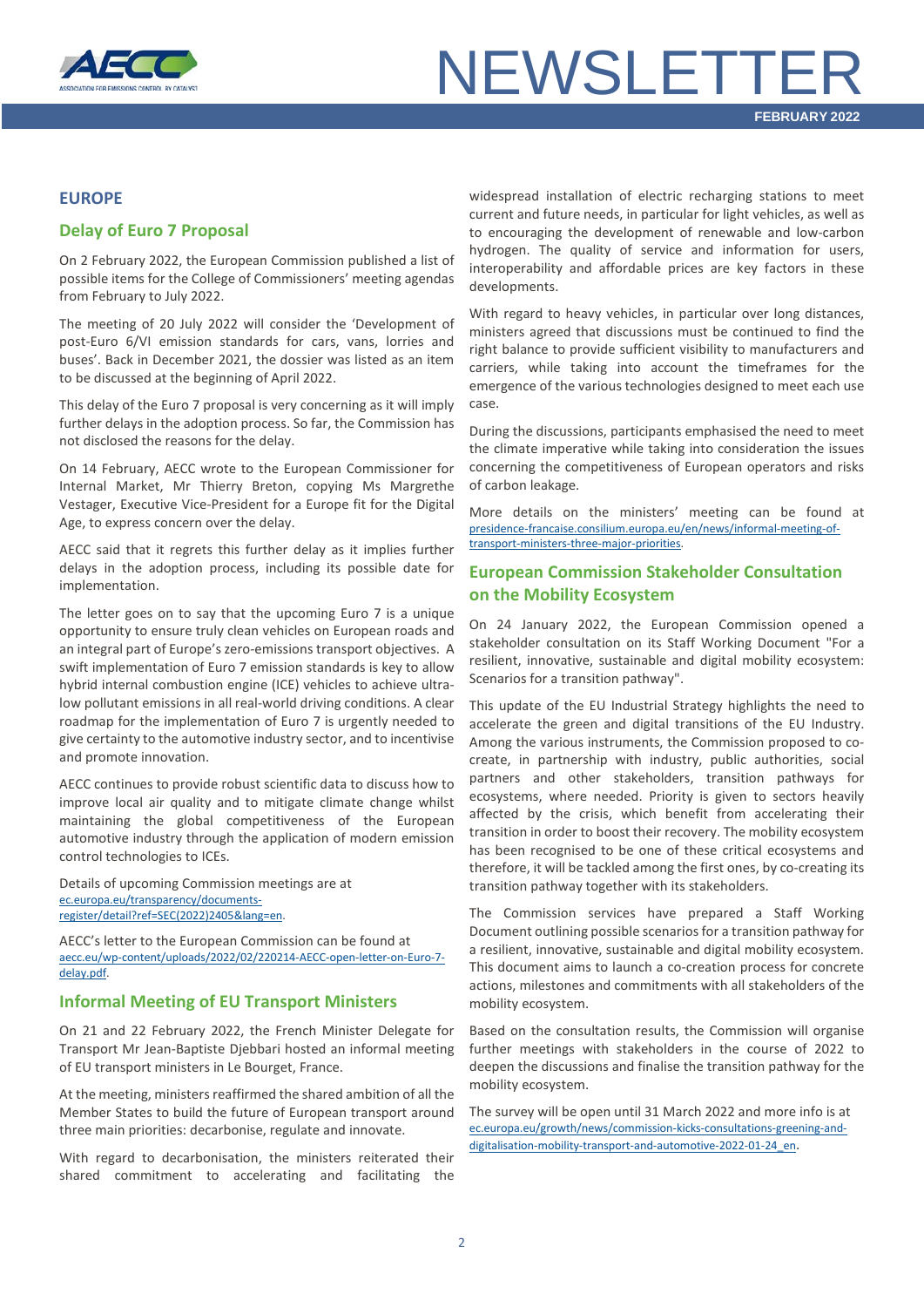

# **NEWSLETTER**

## <span id="page-2-0"></span>**Regulation on Functional Requirements for Market Surveillance of Vehicles**

On 7 February 2022, Implementing Regulation (EU) 2022/163 was published in the Official Journal of the European Union.

The measure amends the Type Approval Framework Regulation (EU) 2018/858 with regards to data to be made available by manufacturers, the methodology for the selection of vehicles and tests to be performed, the requirements to be met by third parties and the templates for reporting purposes for market surveillance. In particular, it establishes the adequate scale of the compliance verification checks and common criteria for the format Member States annual overview planned market surveillance checks, with reporting planned every two years.

The Regulation can be found in the Official Journal at [eur-lex.europa.eu/legal-content/EN/TXT/?uri=uriserv%3AOJ.L\\_.2022.027.01.](https://eur-lex.europa.eu/legal-content/EN/TXT/?uri=uriserv%3AOJ.L_.2022.027.01.0001.01.ENG&toc=OJ%3AL%3A2022%3A027%3ATOC)

#### <span id="page-2-1"></span>**Regulation on Motor Vehicle Documentation**

On 11 February 2022, Implementing Regulation 2022/195 was published in the Official Journal of the European Union. This amends and corrects Implementing Regulation (EU) 2020/683 as regards the information document, the vehicle approval certificates, the test result sheet and the certificates of conformity in paper format.

Since 1 January 2021, compliance with the  $CO<sub>2</sub>$  emission targets is determined on the basis of Worldwide harmonised Light-duty vehicles Test Procedures (WLTP) CO<sub>2</sub> emissions only. It is therefore necessary to amend the templates for the information document, the test result sheet and the certificate of conformity in paper format by removing references to the New European Driving Cycle.

With the entry into force of Commission Regulation (EU)  $2017/2400$ , new entries for  $CO<sub>2</sub>$  emissions and fuel consumption of heavy- duty vehicles, such as heavy buses and medium lorries as well as individually approved heavy-duty vehicles, were added to the certificates of conformity of heavy-duty lorries. It is therefore necessary to add the relevant entries to the templates for the certificate of conformity in paper format of the corresponding vehicle categories as well as to the EU and national individual vehicle approval certificate.

Taking into account the diversity of heavy-duty vehicles in terms of their design and driving pattern, annual mileage, payload and trailer configuration, Regulation (EU) 2017/2400 and Regulation (EU) 2019/1242 of the European Parliament and of the Council have introduced a classification of vehicle groups and sub-groups that reflect the vehicles' typical usage pattern and specific technical characteristics. In order to accommodate also national CO2 abating initiatives and to have a correct interpretation of the CO2 emissions and fuel consumption, it is essential to know to which vehicle group or sub-group a vehicle belongs. It is therefore necessary to add the relevant vehicle group or sub-group to the templates for the certificate of conformity in paper format as well as to the EU individual vehicle approval certificate.

Taking into account the increasing deployment in the Union of plug-in hybrids (OVC-HEVs), it is important to ensure that national authorities and consumers are provided with harmonised and coherent information on their environmental performance. Consequently, it is appropriate to clarify that in the case of OVC-HEVs, the values to be reported in the certificate of conformity are the phase specific  $CO<sub>2</sub>$  emissions and fuel consumption values using the  $CO<sub>2</sub>$  mass emission and fuel consumption values for charge-sustaining conditions as well as the phase specific electric energy consumption of such vehicles. It is therefore necessary to add the relevant entries to the templates for the certificate of conformity.

Other provisions are included in the new Regulation, and the approval authorities, market surveillance authorities, registration authorities of the Member States and the manufacturers are allowed up to a period of 12 months after the publication date in the Official Journal of the European Union of the amendments to the certificate of conformity in paper format to implement any necessary amendments thereto in their respective systems.

The Regulation is published in the Official Journal at [eur-lex.europa.eu/legal-content/EN/TXT/?uri=uriserv.](https://eur-lex.europa.eu/legal-content/EN/TXT/?uri=uriserv%3AOJ.L_.2022.031.01.0027.01.ENG&toc=OJ%3AL%3A2022%3A031%3ATOC)

#### <span id="page-2-2"></span>**European Union Industry Days**

From 8 to 11 February 2022, the European Commission hosted the EU Industry Days 2022 Conference.

On the first day of the conference 'The mobility ecosystem on the path to the green and digital transition' session was held, where the speakers represented all available transport modes. The session was chaired by Mr Nunes de Almeida, European Commission's Mobility & Energy Intensive Industries Director for Internal Market, Industry, Entrepreneurship and SMEs.

Mr Huitema, Director General of ACEA, talked about the main challenges facing the automotive industry. Decarbonisation requires a focus on infrastructure, affordability and supply chain security. Digitalisation and social transformation are also impacting the industry.

Mr Berkvens, Chairman of Shipyards' & Maritime Equipment Association (SEA) Europe, talked about the maritime shipping industry challenges. He mentioned that the shipping industry needs to have the technology and the availability of infrastructure and fuels.

Mr Triangle, General Secretary of IndustryAll, said that the EU's Green Deal is the most important challenge for Europe's industry. He mentioned the challenge for infrastructure for electric vehicle charging in Europe as a very important one. Mr Triangle added that an ambitious industrial strategy is needed to cope with decarbonisation and digitalisation, but that decarbonization cannot mean de-industrialisation.

The EU Industry Days programme can be found at [ec.europa.eu/info/policies/business-and-industry/eu-industry-days\\_en.](https://ec.europa.eu/info/policies/business-and-industry/eu-industry-days_en)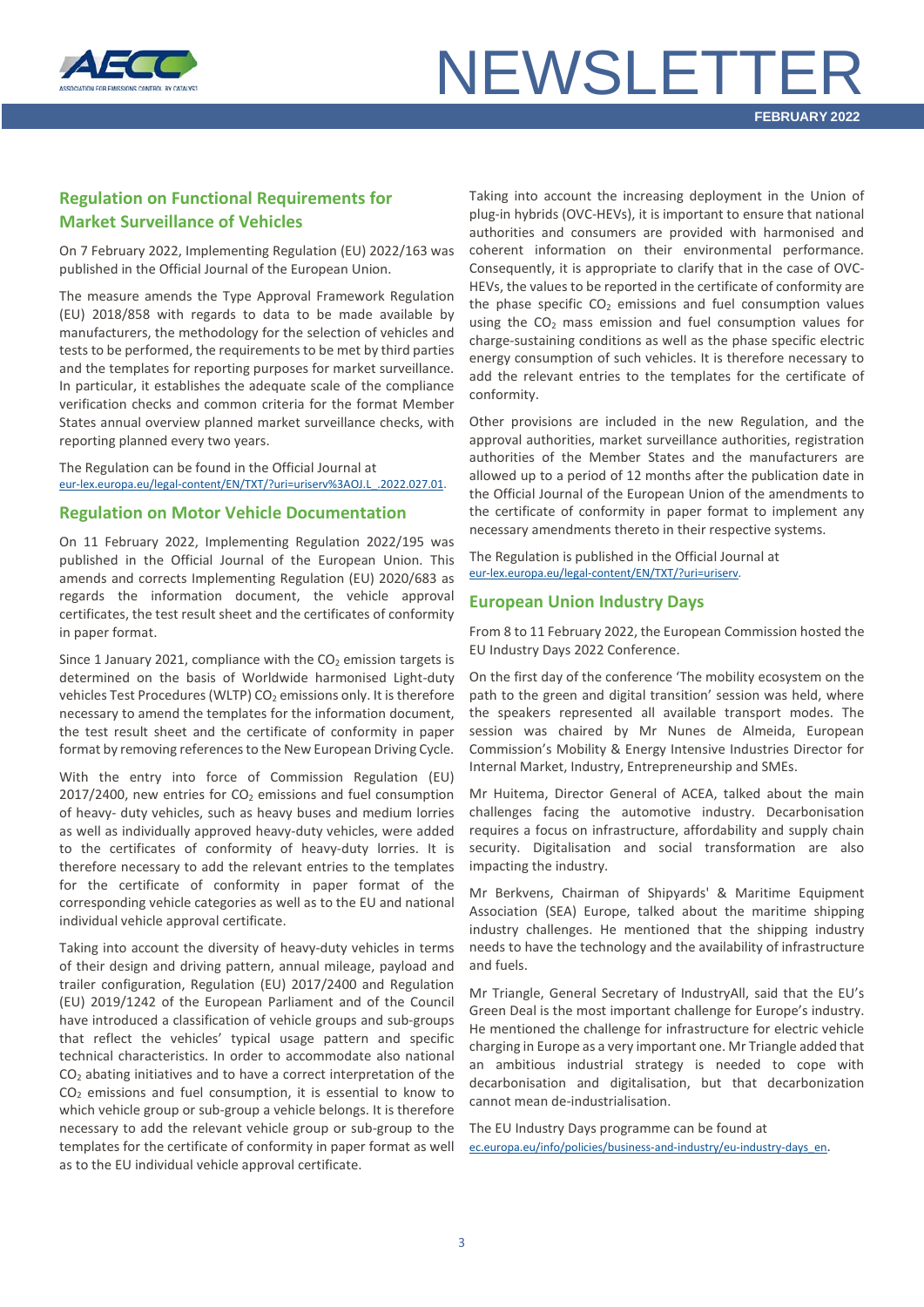

# **NEWSLETTER**

## <span id="page-3-0"></span>**TRAN Committee Exchange with French EU Presidency Representatives**

On 2 February 2022, the Transport and Tourism (TRAN) Committee of the European Parliament held a debate with the incoming French EU Presidency representatives, Mr Jean-Baptiste Djebbari, Minister Delegate for Transport, attached to the Minister for the Ecological Transition, and Mr Jean-Baptiste Lemoyne, Minister Delegate for Tourism.

The French Ministers presented to the Members the priorities of the French Presidency in the field of transport and tourism, including those linked to the EU recovery after the pandemic and building its resilience, ecological transition, leading to a commitment to reduce greenhouse gas emissions by at least 55% by 2030 and climate neutrality by 2050, as well as those on sustainable and smart mobility.

Transport Minister Djebbari highlighted three main priorities being fighting climate change through the decarbonisation of the transport sector, better regulation and employment conditions in the transport sector, and innovation.

Tourism Minister Lemoyne thanked MEPs for supporting the EU COVID digital certificate in order to save the 2021 holiday season and promised to put great effort into rebuilding the tourism sector, which has been badly hit by pandemic.

Transport Committee MEPs urged ministers to ensure timely agreement on the 'Fit for 55' package, make progress on the Single European Sky and unblock the Council debate on air passengers' rights and airport slots. They also stressed the importance of the Social Climate Fund in protecting the most vulnerable people during the green transition, pointing out that it is key to striking the right balance between climate objectives and the competitiveness of EU companies.

Highlights of the debate in EP can be found at [europarl.europa.eu/news/en/press-room/20220119IPR21311/french](https://www.europarl.europa.eu/news/en/press-room/20220119IPR21311/french-presidency-briefs-the-european-parliament-s-committees-on-its-priorities)[presidency-briefs-ep.](https://www.europarl.europa.eu/news/en/press-room/20220119IPR21311/french-presidency-briefs-the-european-parliament-s-committees-on-its-priorities)

## <span id="page-3-1"></span>**Committee of the Regions Debate on Future of Transport**

On 26 January 2022, the European Committee of the Regions (CoR) held a plenary debate on the future of transport. in its opinion on stronger  $CO<sub>2</sub>$  emission standards for cars and vans and the deployment of alternative fuel infrastructure for cities and regions in the EU, CoR members in particular highlighted the need for equal treatment between urban and rural areas.

During the plenary debate with the EU Commissioner for Transport, Ms Adina Vălean, local and regional leaders emphasised the need to support all regions and cities in delivering more sustainable transport, a key element if the EU is to reach its legally committed 2050 goal of climate neutrality. The debate focused on how to make transport more sustainable in light of the EU's Green Deal target of cutting 90% of transport emissions by 2050. While fully supporting the Commission's cuts, regions and cities

highlighted the need for a fair and equal approach, especially between urban and rural areas, as the European Commission proposes significant investments in recharging and refuelling stations to encourage the switch to electric or sustainable mobility.

Ms Vălean stated that by 2030 the Commission expects to see at least 30 million electric cars on EU roads, compared to about 1 million today. But infrastructure must match demand. She said the proposal for an Alternative Fuels Infrastructure Regulation takes a market-based approach, ensuring the construction of the recharging and refuelling stations needed to both meet this demand and to encourage yet more individuals and businesses to make the switch to electric – or hydrogen fuel cell – vehicles.

The CoR's opinion on stronger  $CO<sub>2</sub>$  emission standards for cars and vans and the deployment of alternative fuel infrastructure calls for a European co-financing mechanism that enables every region to upgrade their infrastructure to offer greener fuels and drive demand for more sustainable vehicles. But, the CoR stressed, a more integrated approach to planning is needed, particularly to connect up urban and rural areas more effectively.

The full CoR press release is available to read at [cor.europa.eu/en/news/Pages/zero-transport-emissions.aspx.](https://cor.europa.eu/en/news/Pages/zero-transport-emissions.aspx)

## <span id="page-3-2"></span>**EP Think Tank Briefing on CO2 Emission Standards for New Cars and Vans**

On 10 February 2022, the European Parliament Think Tank published a briefing on  $CO<sub>2</sub>$  emission standards for new cars and vans as part of the 'Fit for 55' package.

The briefing explains that on 14 July 2021, as part of the 'Fit for 55' package, the Commission presented a legislative proposal for a revision of the Regulation setting  $CO<sub>2</sub>$  emission performance standards for passenger cars and light commercial vehicles (vans). To raise the contribution of the road transport sector to the EU's climate targets, the proposal sets more ambitious 2030 targets for reducing the  $CO<sub>2</sub>$  emissions of new cars and vans and allows only zero-emission vehicles from 2035. In the European Parliament, the proposal has been referred to the Committee on Environment, Public Health and Food Safety (ENVI). Jan Huitema (Renew, NL), who was appointed as rapporteur, presented his draft report on 8 December 2021.

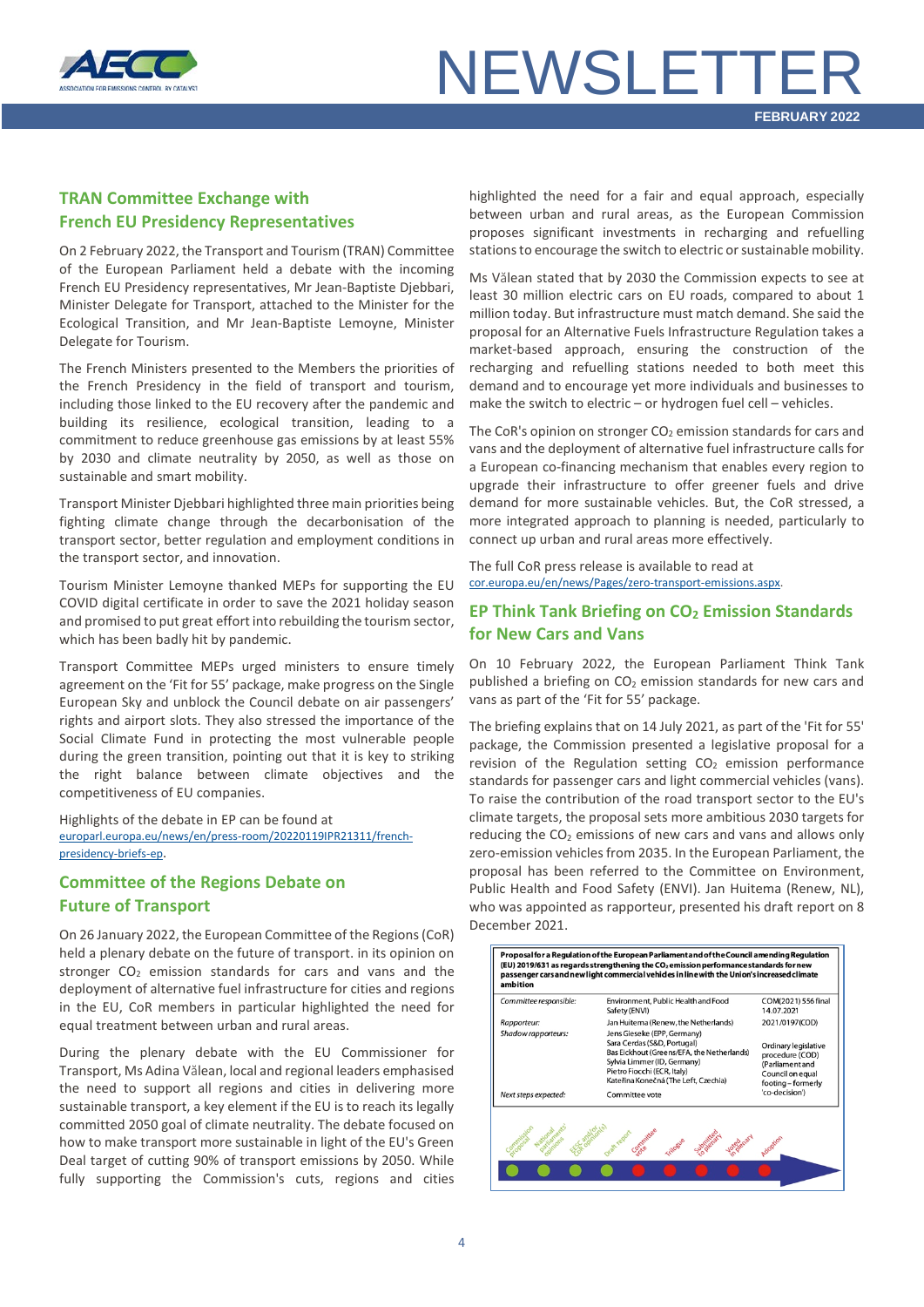

# **NEWSLETTE**

The document highlights the wider set of measures that complement the  $CO<sub>2</sub>$  targets for cars and vans and provides background on the existing situation. It then explains the preparation of the proposal and what changes the proposal would bring.

The briefing concludes with a summary of stakeholder views, in particular those of ACEA, CLEPA, ICCT and T&E, as well as associations representing the biogas and electricity industries.

#### The EP Think Tank's briefing can be found at

[europarl.europa.eu/RegData/etudes/BRIE/2022/698920/EPRS\\_BRI\(2022\)698](https://www.europarl.europa.eu/RegData/etudes/BRIE/2022/698920/EPRS_BRI(2022)698920_EN.pdf) [920\\_EN.pdf.](https://www.europarl.europa.eu/RegData/etudes/BRIE/2022/698920/EPRS_BRI(2022)698920_EN.pdf)

## <span id="page-4-0"></span>**ENVI CO2 Emission Standards Draft Report Amendments**

On 11 February 2022, the European Parliament's Committee on the Environment, Public Health and Food Safety (ENVI) released the amendments proposed to the draft report Amending Regulation (EU) 2019/631 as regards strengthening the  $CO<sub>2</sub>$ emission performance standards for new passenger cars and new light commercial vehicles in line with the Union's increased climate ambition.

There are in total 658 amendments presented by Members of the ENVI Committee. In particular, the Parliamentarians notably proposed to amend the current  $CO<sub>2</sub>$  fleet targets for 2025, 2030 and 2035 and to add new EU fleet-wide interim targets.

Some amendments presented by the European Conservatives and Reformists (ECR), Identity and Democracy (ID), Renew and the Europeans People's Party (EPP) political groups are about the implementation of a crediting mechanism to recognise the role of alternative renewable fuels on the reduction of the  $CO<sub>2</sub>$  emissions for cars and vans. Other amendments include the implementation of a well-to-wheel (WtW) methodology to assess the  $CO<sub>2</sub>$ emissions, while other amendments call for the European Commission to develop a methodology to consider the Life Cycle Assessment (LCA) of the vehicles.

The ENVI Committee is provisionally scheduled to vote on the draft report and the amendments tabled to the draft report on 11 May 2022.

The draft report can be found at [europarl.europa.eu/doceo/document/ENVI-PR-697678\\_EN.pdf,](https://www.europarl.europa.eu/doceo/document/ENVI-PR-697678_EN.pdf)

While the amendments can be found at [europarl.europa.eu/doceo/document/ENVI-AM-704659\\_EN.pdf](https://www.europarl.europa.eu/doceo/document/ENVI-AM-704659_EN.pdf) and

[europarl.europa.eu/doceo/document/ENVI-AM-704795\\_EN.pdf.](https://www.europarl.europa.eu/doceo/document/ENVI-AM-704795_EN.pdf)

## <span id="page-4-1"></span>**ITRE Draft Report on Revision of Renewable Energy Directive**

On 14 February 2022, the European Parliament's Committee on Industry, Research and Energy (ITRE) published a draft report on the proposal for a revision to the Renewable Energy Directive (RED).

This will amend Directive 2018/2001, Regulation 2018/1999 and Directive 98/70/EC, and repeals Directive 2015/652. The Rapporteur is MEP Markus Pieper (EPP, DE).

The draft report states that if Europe is to contribute to the Paris Climate Agreement, it is crucial to revise the Renewable Energy Directive (RED III), increasing the amount of renewable energy as a percentage of total gross energy consumption from 32% to 40% by 2030. This ambitious target can be achieved only through a massive expansion of renewable forms of energy in all sectors by means of innovative technology.

It adds that the increase in the share of renewable forms of energy – through electrification, the use of electricity-based fuels and through bioenergy – must be technology neutral and allow for transitional solutions. However, the 40% share must consist of 100% renewables.

The ITRE report says that the greenhouse gas reduction target in the transport sector should be increased to 20%. At the same time, sub-targets for biofuels, synthetic fuels and e-fuels need to be increased to send a real signal with regard to technological openness and also to provide options for economic/transport sectors and regions which are hard to electrify.

The ITRE draft report is available to read at [europarl.europa.eu/doceo/document/ITRE-PR-719550\\_EN.pdf.](https://www.europarl.europa.eu/doceo/document/ITRE-PR-719550_EN.pdf)

## <span id="page-4-2"></span>**Parliamentary Question on Transition to Electro-Mobility**

On 21 February 2022, MEP Ioannis Lagos (NI, GR) asked a question to the European Commission about two-speed electro-mobility in the EU risking to become a pipe dream.

Mr Lagos said that the target to sell exclusively zero-emission vehicles from 2035 is indicative of a wealthy northern European mindset alone that fails to take into account the situation in the poorest Member States. In countries such as Greece that lack the necessary infrastructures and power supply networks and are faced with prohibitive megawatt-hour costs, the 2035 deadline is impracticable. He added that the 'exorbitant' price of electric vehicles, coupled with their limited range and battery lifetime support the view that the EU mass transition to electro-mobility is premature and ill conceived.

MEP Lagos asked the Commission to say what assistance it will provide for Member States that lack the infrastructures and resources for a transition to electro-mobility, and also questioned whether the EC has made provision for the disposal of millions of electric car batteries.

The question can be read in full at [europarl.europa.eu/doceo/document/E-9-2022-000730\\_EN.html.](https://www.europarl.europa.eu/doceo/document/E-9-2022-000730_EN.html)

#### <span id="page-4-3"></span>**Publication of JRC Urban PM2.5 Atlas**

On 8 February 2022, the European Commission's Joint Research Centre (JRC) published its Urban PM2.5 Atlas 2021 report.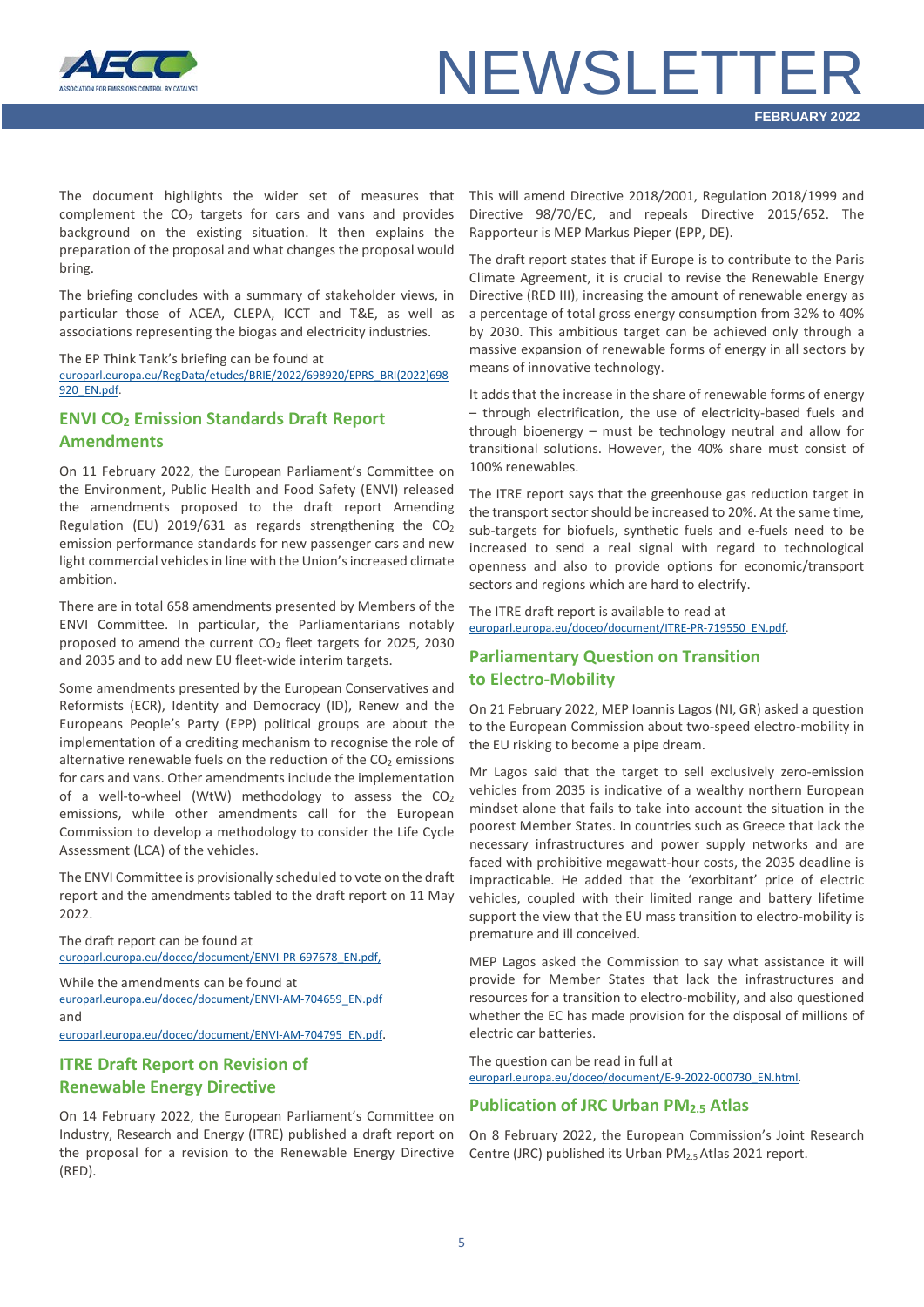

# **NEWSLETTE**

## **FEBRUARY 2022**

The report says that many European cities still suffer from poor air quality and exceed the EU air quality standards This is the case in particular for PM2.5 (focus of this Atlas) which is responsible for adverse health effects and premature deaths. It adds that a key issue is to determine at which scale to act in order to abate these remaining air pollution problems most effectively. In this Atlas, both the spatial (e.g., urban, country) and sectoral (transport, residential, agriculture…) contributions are quantified for 150 urban areas in Europe.

The JRC concludes that for many cities, local actions at the city scale are an effective means of improving  $PM<sub>2.5</sub>$  air quality in that city. Further conclusions are that target sectors and scales to abate air pollution are city specific; for many cities, sectoral measures addressing agriculture at country - or EU - scale have a clear benefit on urban air quality and finally, because of methodological choices and assumptions, the responsibility of a city in generating its air pollution is often underestimated.

The report is available to download from [publications.jrc.ec.europa.eu/repository/handle/JRC126221.](https://publications.jrc.ec.europa.eu/repository/handle/JRC126221)

## <span id="page-5-0"></span>**EEA Briefing on Managing Air Quality in Europe**

On 16 February 2022, the European Environment Agency (EEA) published a briefing on managing air quality in Europe. The briefing reviews the status of countries' air quality plans, put in place for situations where air pollution limits are exceeded. It also identifies the sources behind such exceedances.

A total of 944 air quality plans were reported. Of these, 59% were reported to have been implemented, 15% to be in their first year of implementation and 17% to be under revision. EEA says this suggests that, while most plans were successfully implemented, a significant proportion needed further attention. The rest of the plans were in the preparation or adoption phase or had been completed.

The majority of air quality plans aim to protect health, with most focusing on reducing levels of  $NO<sub>2</sub>$  and coarse particulate matter  $(PM_{10})$ . Only 5% of the exceedances reported were of other pollutants, including fine particulate matter ( $PM<sub>2.5</sub>$ ) ozone, nickel in PM<sub>10</sub>, lead in PM<sub>10</sub>, cadmium in PM<sub>10</sub>, Sulphur dioxide SO<sub>2</sub> and benzene (in descending order). Most exceedances (65%) were reported in urban areas, with 21% in suburban areas and the remainder in rural areas.

Road traffic was the principal driver of the exceedances of  $NO<sub>2</sub>$ reported. In fact, 64% of all reported exceedances were linked to dense traffic in urban centres and proximity to major roads. For six countries, namely Austria, Denmark, Finland, the Netherlands, Portugal and the United Kingdom, road traffic was the only major source of exceedances reported. In Germany and France, road traffic was behind 95% and 73% of all exceedances, respectively. In contrast, in other countries, road traffic was a less important source, behind only 8% of exceedances in Poland, 15% in Bulgaria and 20% in Lithuania.



Across all the countries that reported putting in place measures through the air quality plans required by the ambient air quality directives, 70% of measures focused on the transport sector.

#### The briefing can be read in full at

[eea.europa.eu/publications/managing-air-quality-in-europe/managing-air](https://www.eea.europa.eu/publications/managing-air-quality-in-europe/managing-air-quality-in-europe)[quality-in-europe.](https://www.eea.europa.eu/publications/managing-air-quality-in-europe/managing-air-quality-in-europe)

### <span id="page-5-1"></span>**New Particulate Measurement Method for Swiss PTI**

On 28 February 2022, the Swiss Department of Environment, transport, energy and communication (DETEC) announced that a new particulate measurement method will be introduced to periodic technical inspection (PTI) testing from 1 January 2023.

DETEC says that current measurement procedures, based on opacity and filtration, are not precise enough to uncover all particulate filter failures. In future, therefore, an optimised method will have to be used for diesel vehicles with the prescribed particulate filter, in order to ensure the fast and reliable detection of inefficient emission control devices. DETEC has accordingly adapted its ordinance on the maintenance and subsequent inspection of motor vehicles with regard to exhaust gas and smoke emissions.

As the change will enter into force on 1 January 2023, DETEC says the motor services will have enough time for the necessary preparations for the new procedure.

The announcement is at [astra.admin.ch/astra/fr/home/documentation/communiques-de](https://www.astra.admin.ch/astra/fr/home/documentation/communiques-de-presse/anzeige-meldungen.msg-id-87385.html)[presse/anzeige-meldungen.msg-id-87385.html.](https://www.astra.admin.ch/astra/fr/home/documentation/communiques-de-presse/anzeige-meldungen.msg-id-87385.html)

#### <span id="page-5-2"></span>**NORTH AMERICA**

### <span id="page-5-3"></span>**Impacts of ZEV Crediting Schemes on Federal Heavy-Duty NOx Emissions**

On 3 February 2022, the International Council for Clean Transportation (ICCT) published a working paper which considers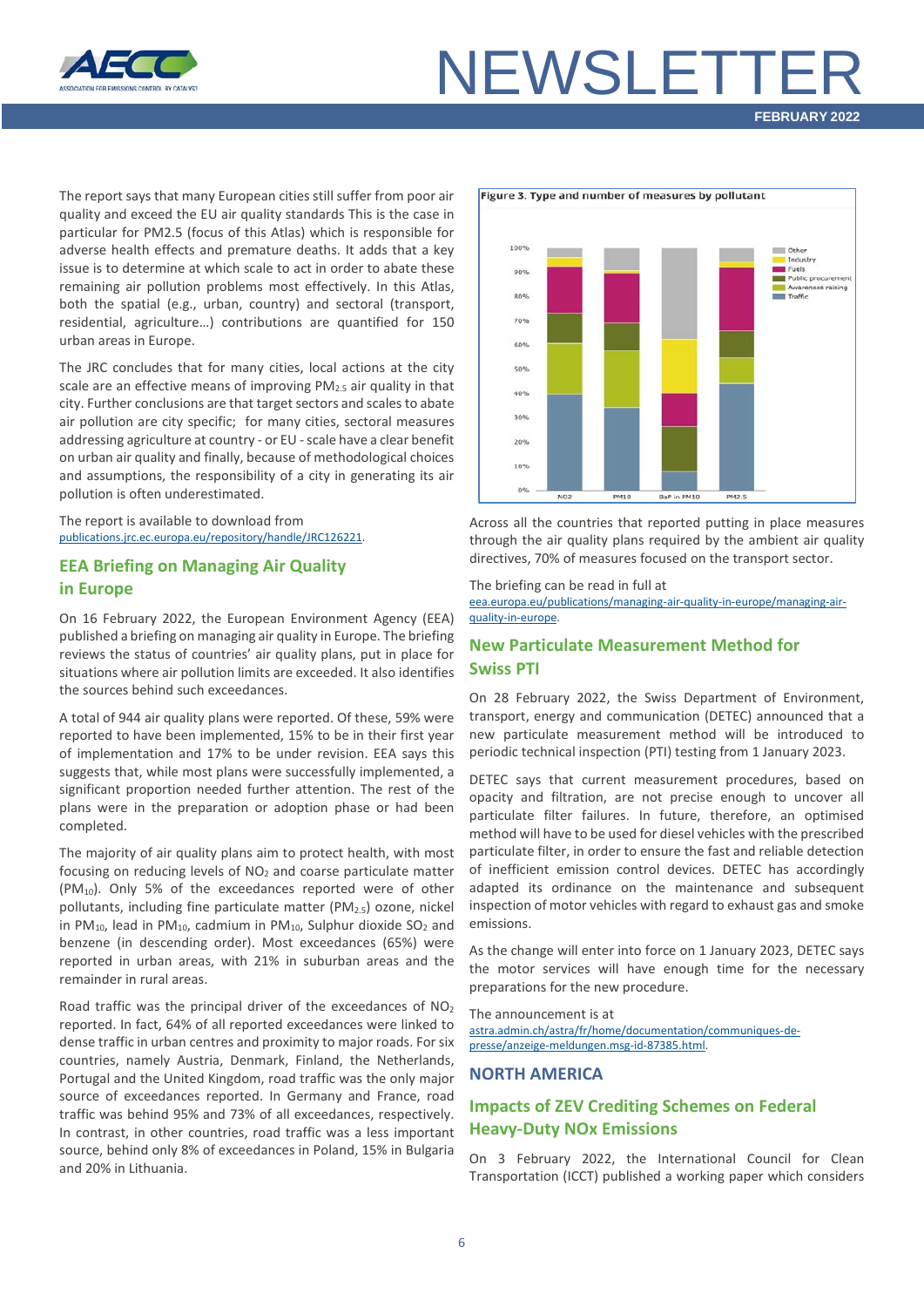

# NEWSLETT

possible impacts of five different potential crediting schemes for zero emission vehicles on ICE NOx emission improvements that could be included in the upcoming EPA HD Emissions Proposal.

ICCT argues that incentivising heavy-duty (HD) zero emission vehicles (ZEVs) is a priority for EPA, but overly generous crediting schemes may act to undermine requirements for conventional vehicles by allowing manufacturers to produce ICEs with higher NOx emissions.

The working paper examines the potential impacts on the NOx Federal Emissions Limit (FEL) applicable to ICE HD engines of five Averaging, Banking and Trading (ABT) options EPA could employ, which include: i) excluding ZEVs from ABT (no ZEV credits), ii) adopting the CARB MY2022-26 ZEV crediting scheme (ZEV credits), iii) multiplier supercredits, iv) early credits for vehicles prior to 2027, and v) multiplier supercredits plus early credits. The paper presents the FEL results for a theoretical engine manufacturer using sample calculations and a range of values under the five options, providing a comparative summary of the averages of these five options.



The ICCT recommends that EPA not include ZEVs in NOx crediting schemes and instead find other avenues to incentivise their production. ICCT highlights that including ZEVs in NOx crediting may incentivise transitions to ZEVs but will most likely increase ICE NOx emissions in the process. As a result, ICCT recommends that the EPA find other methods to catalyse ZEV production, preferably through direct regulation or as part of the Phase 3 greenhouse gas and fuel efficiency rulemaking.

The full working paper can be found at [theicct.org/publication/us-ze-hdvs-pollutant-credits-feb22.](https://theicct.org/publication/us-ze-hdvs-pollutant-credits-feb22/)

### <span id="page-6-0"></span>**CASAC Recommendation for US EPA Tightening of Air Quality Standards**

On 4 February 2022, the EPA's Clean Air Scientific Advisory Committee (CASAC) recommended that the agency tighten its air quality standards for soot pollution.

The new draft from the CASAC is said to bolster the EPA's plans, and it is expected to propose a rule that re-evaluates the current standards this summer and finalises the rule next year. The document says that the majority of CASAC members said the standard should be lowered significantly, from allowing concentrations of 12 micrograms of soot per cubic metre of air to

allowing between 8 and 10 micrograms. A minority of the members preferred a less stringent standard of between 10 and 11 micrograms per cubic metre. They all agreed that the current standards put people at risk from soot, or particulate matter.

The EPA's CASAC report can be found at [casac.epa.gov/ords/sab/f?p=105:18:10792850355838:::RP,18:P18\\_ID:2607.](https://casac.epa.gov/ords/sab/f?p=105:18:10792850355838:::RP,18:P18_ID:2607)

### <span id="page-6-1"></span>**GENERAL**

### <span id="page-6-2"></span>**T&E Letter to European Commission on Euro 7/VII**

On 2 February 2022, Transport & Environment (T&E) wrote to the European Commission expressing concern at the postponement of the Commission proposal on the proposal for new Euro 7/VII vehicle pollution emission standards for cars, vans and heavy-duty vehicles.

T&E says that, given that the preparatory work is complete, T&E sees no justification for such a delay beyond the pressure from the car industry. Delaying the publication of new emissions standards for vehicles unacceptably hinders EU efforts to clean up toxic air pollution caused by road transport in line with the EU's Green Deal Zero Pollution Action Plan and unnecessarily puts EU citizens' health and lives at risk.

The NGO goes on to say that for Europe to retain its regulatory credibility, Euro 7/VII must be implemented as soon as possible. It adds that the technology to significantly reduce pollutant emissions is available and calls on the Commission to publish the Euro 7 proposal as soon as possible and under no circumstances later than the previously announced date of 5 April 2022. This will increase the chances of the new Euro 7/VII rules coming into force by 2025 thus ensuring that the new rules apply to at least a decade of internal combustion engines and at least one vehicle production cycle thereby reducing the burden of new regulation on carmakers.

The letter can be read in full at [transportenvironment.org/wp](https://www.transportenvironment.org/wp-content/uploads/2022/02/2022_02_TE_letter_EC_Euro7_delay.pdf)[content/2022/02/2022\\_02\\_TE\\_letter\\_EC\\_Euro7\\_delay.pdf.](https://www.transportenvironment.org/wp-content/uploads/2022/02/2022_02_TE_letter_EC_Euro7_delay.pdf)

## <span id="page-6-3"></span>**ICCT Commentary on Achievement of EU New Car CO2 Standards**

On 10 February 2022, the International Council on Clean Transportation (ICCT) published a blog looking at car manufacturers' achievement of the EU new car  $CO<sub>2</sub>$  standards.

ICCT says that official data from the European Environmental Agency (EEA) will not be available before mid-2022, but ICCT's data indicates that all major car manufacturers met their respective new car  $CO<sub>2</sub>$  targets for 2021. On average, in terms of the New European Driving Cycle (NEDC), the 2021 market was at about 95 g/km of CO<sub>2</sub>. Converted to the new Worldwide Harmonized Light Vehicles Test Procedure (WLTP), the market average was around 114 g/km compared to an average target of around 118 g/km. Throughout the years 2020 and 2021, manufacturers, on average,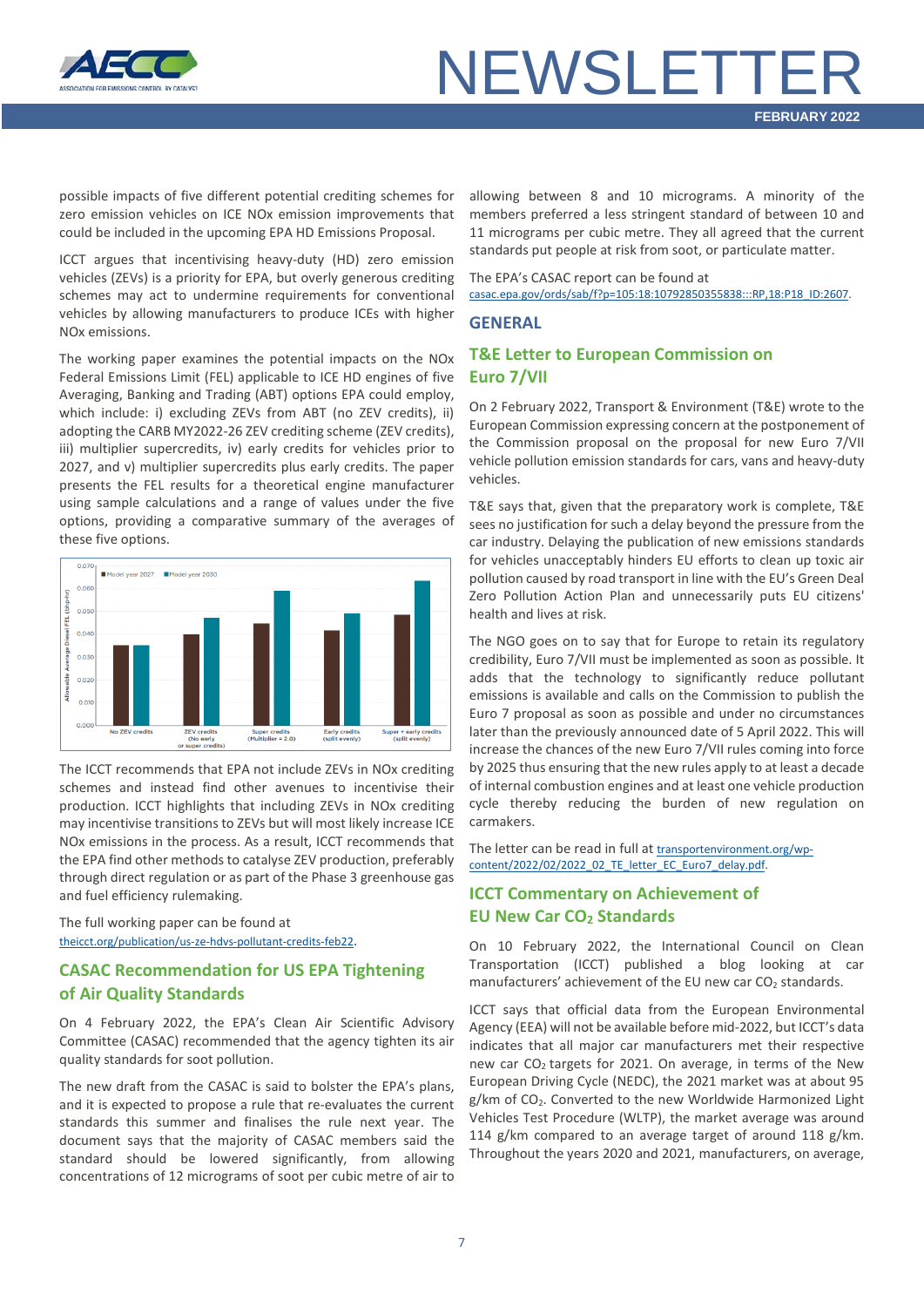

# **NEWSLETTF**

decreased their new car  $CO<sub>2</sub>$  levels by more than 1 g/km per month.

Pooling turned out to be a particularly important instrument for compliance, and electrification was key for meeting the 2021 fleet CO2 targets. The average sales share of battery-electric passenger cars reached 10% in 2021, up from 2% in 2019 and 6% in 2020. In addition, plug-in hybrid cars accounted for 9% in 2021, up from 1% in 2019 and 5% in 2020.

ICCT goes on to say that in order to be in line with EU climate protection targets for 2050, new combustion engine cars need to be phased out by 2030 or at the latest by 2035. Vehicle manufacturers themselves are already heading in this direction, with public phase-out announcements adding up to a new car market share of about 50% purely battery-electric vehicles by 2030 at this point.

The ICCT blog is available to read at [theicct.org/eu-co2-standards-nothing-to-fear-feb22.](https://theicct.org/eu-co2-standards-nothing-to-fear-feb22/)

#### <span id="page-7-0"></span>**RESEARCH SUMMARY**

#### **Effects of Emissions and Pollution**

Lung function and self-rated symptoms in healthy volunteers after exposure to hydrotreated vegetable oil (HVO) exhaust with and without particles, Louise Gren, et al.; *Particle and Fibre Toxicology* (2022), Vol. 19, 9, [doi:](https://doi.org/10.1186/s12989-021-00446-7)  [10.1186/s12989-021-00446-7.](https://doi.org/10.1186/s12989-021-00446-7)

Outdoor particulate matter exposure and upper respiratory tract infections in children and adolescents: A systematic review and meta-analysis, Myriam Ziou, et al.; *Environmental Research* (July 2022), Vol. 210, 112969, [doi:](https://doi.org/10.1016/j.envres.2022.112969)  [10.1016/j.envres.2022.112969.](https://doi.org/10.1016/j.envres.2022.112969)

Controlled human exposure to diesel exhaust: results illuminate health effects of traffic-related air pollution and inform future directions, Erin Long and Christopher Carlsten; *Part Fibre Toxicol* (2022), Vol. 19, 11, [doi:](https://doi.org/10.1186/s12989-022-00450-5)  [10.1186/s12989-022-00450-5.](https://doi.org/10.1186/s12989-022-00450-5)

Chapter 42 - Traffic-related air pollution and the developing brain, Lucio Costa, et al.; *Reproductive and Developmental Toxicology* (Third Edition, 2022), pp. 833-843[, doi: 10.1016/B978-0-323-89773-0.00042-4.](https://doi.org/10.1016/B978-0-323-89773-0.00042-4)

#### **Air Quality, Sources and Exposure**

Exposed to NO2 in the center, NOx polluters in the periphery: Evidence from the Paris region, Alexis Poulhès and Laurent Proulhac; *Science of The Total Environment* (May 2022), Vol. 821, 153476, [doi:](https://doi.org/10.1016/j.scitotenv.2022.153476)  [10.1016/j.scitotenv.2022.153476.](https://doi.org/10.1016/j.scitotenv.2022.153476)

Accurate prediction of air quality response to emissions for effective control policy design, Min Cao, et al.; *Journal of Environmental Sciences* (in press)[, doi:](https://doi.org/10.1016/j.jes.2022.02.009)  [10.1016/j.jes.2022.02.009.](https://doi.org/10.1016/j.jes.2022.02.009)

Estimating changes in air pollutant levels due to COVID-19 lockdown measures based on a business-as-usual prediction scenario using data mining models: A

case-study for urban traffic sites in Spain, Jaime González-Pardo, et al.; *Science of The Total Environment* (June 2022), Vol. 823, 153786, [doi:](https://doi.org/10.1016/j.scitotenv.2022.153786)  [10.1016/j.scitotenv.2022.153786.](https://doi.org/10.1016/j.scitotenv.2022.153786)

#### **Emissions Measurements and Modelling**

Exhaust emissions from a prototype non-road natural gas engine, Petteri Marjanen, et al.; *Fuel* (May 2022), Vol. 316, 123387, [doi:](https://doi.org/10.1016/j.fuel.2022.123387)  [10.1016/j.fuel.2022.123387.](https://doi.org/10.1016/j.fuel.2022.123387)

Elevated emissions of volatile and nonvolatile nanoparticles from heavy-duty diesel engine running on diesel-gas co-fuels, Li-Hao Young, et al.; *Science of The Total Environment* (May 2022), Vol. 821, 153459, [doi:](https://doi.org/10.1016/j.scitotenv.2022.153459)  [10.1016/j.scitotenv.2022.153459.](https://doi.org/10.1016/j.scitotenv.2022.153459)

Investigation by modelling of a plug-in hybrid electric commercial vehicle with diesel engine on WLTC, Roberta De Robbio, et al.; *Fuel* (June 2022), Vol. 317, 123519[, doi: 10.1016/j.fuel.2022.123519.](https://doi.org/10.1016/j.fuel.2022.123519)

The impact of hydrogenated vegetable oil (HVO) on the formation of secondary organic aerosol (SOA) from in-use heavy-duty diesel vehicles, Sahar Ghadimi, et al.; *Science of The Total Environment* (May 2022), Vol. 822, 153583, [doi:](https://doi.org/10.1016/j.scitotenv.2022.153583)  [10.1016/j.scitotenv.2022.153583.](https://doi.org/10.1016/j.scitotenv.2022.153583)

Study on pollutant emission characteristics of different types of diesel vehicles during actual road cold start, Gangzhi Tang, et al.; *Science of The Total Environment* (June 2022), Vol. 823, 153598, [doi:](https://doi.org/10.1016/j.scitotenv.2022.153598)  [10.1016/j.scitotenv.2022.153598.](https://doi.org/10.1016/j.scitotenv.2022.153598)

Well-to-wheel nitrogen oxide emissions from internal combustion engine vehicles and alternative fuel vehicles reflect real driving emissions and various fuel production pathways, Eunsu Seol, et al.; *Journal of Cleaner Production* (2022), Vol. 342, 130983[, doi: 10.1016/j.jclepro.2022.130983.](https://doi.org/10.1016/j.jclepro.2022.130983)

#### **Emissions Control, Catalysis, Filtration**

Investigation on gas and particle emission characterization of carbon black oxidation process promoted by catalyst/ash, Junfeng Huang, et al.; *Chemical Engineering Journal* (in press)[, doi: 10.1016/j.cej.2022.135015.](https://doi.org/10.1016/j.cej.2022.135015)

Experimental and Numerical Analysis of an Innovative Mixer Geometry for Urea Injection in SCR Applications, Federico Millo, et al.; *Emiss. Control Sci. Technol.* (2022)[, doi: 10.1007/s40825-022-00207-8.](https://doi.org/10.1007/s40825-022-00207-8)

Environmental regulations as industrial policy: Vehicle emission standards and automotive industry performance, Xin Li, et al.; *Environmental Science & Policy* (May 2022), Vol. 131, pp. 68-83[, doi: 10.1016/j.envsci.2022.01.015.](https://doi.org/10.1016/j.envsci.2022.01.015)

Palladium nanoparticles as emerging pollutants from motor vehicles: An indepth review on distribution, uptake and toxicological effects in occupational and living environment, Aarzoo, et al.; *Science of The Total Environment* (in press)[, doi: 10.1016/j.scitotenv.2022.153787.](https://doi.org/10.1016/j.scitotenv.2022.153787)

Dynamic Change of Active Sites of Supported Vanadia Catalysts for Selective Catalytic Reduction of Nitrogen Oxides, Guangyan Xu, et al.; *Environ. Sci. Technol.* (in press)[, doi: 10.1021/acs.est.1c07739.](https://doi.org/10.1021/acs.est.1c07739)

#### **Transport, Climate Change & Emissions**

Environmental outcomes of the US Renewable Fuel Standard, Tyler Lark, et al.; *PNAS* (March 2022), 119 (9) e2101084119[, doi: 10.1073/pnas.2101084119.](https://doi.org/10.1073/pnas.2101084119)